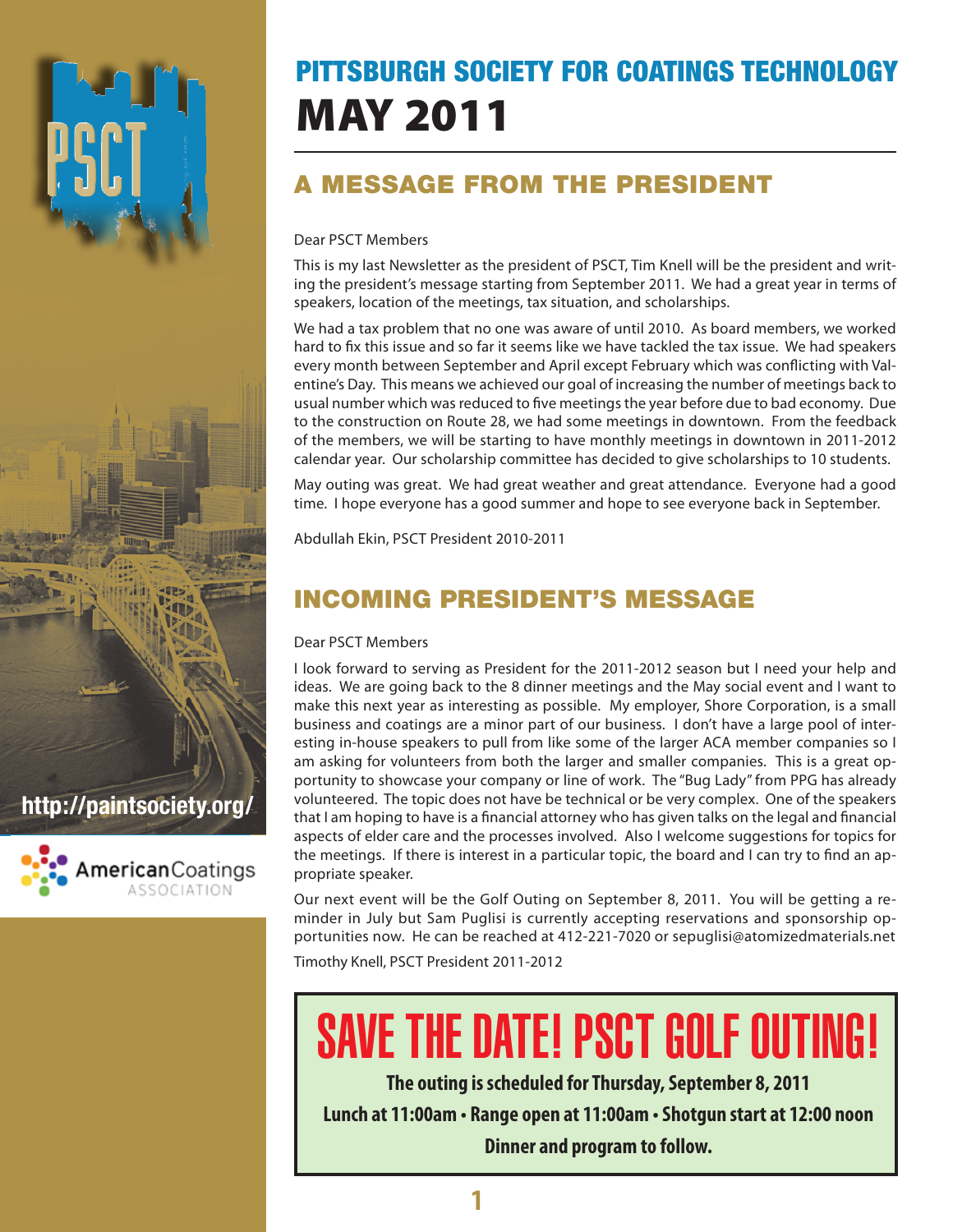#### Minutes from April 2011 Meeting

Twenty eight people attended hear Dee Durkin of Bayer Material Science discuss Product Management. 10 students each received \$600 in scholarships for the next school year. Meetings for the 2011 – 2012 season will be held at The Spaghetti Warehouse on 26th Street in the Strip District of Pittsburgh. They will be held on the second Monday of the month Sep to May. The May meeting will be the annual spouses outing. Mark Harley won the last Paint Pot of the year.

#### MEMBERSHIP RENEWAL

Terry Scheftic is our membership chair. You can contact him to renew your membership at tscheftic@ppg.com or at 724-274- 3337. You can also renew or join for the first time by going to www.paint.org. If you renew online please confirm your status with Terry. The system seems to be working well with the national society correctly transferring info and dues back to us. Employees of ACA member companies need only pay to join the Pittsburgh society.

#### psct brochure

A new brochure to help promote the PSCT to area businesses and individuals is now ready. Copies are available at PSCT meetings or by contacting Jim Wasik.



#### ADVERTISMENT REMINDER

We would like to thanks all the suppliers who have advertised with us in the past and hope we can count on your continued support. If companies want their logo and company name displayed on the PSCT website, please contact Alyssa Herzing (herzing@ppg.com) and non-member visitors will see your name when they log onto our site. Advertisers please contact Deb Longhini for details at longhini@ppg.com



**2**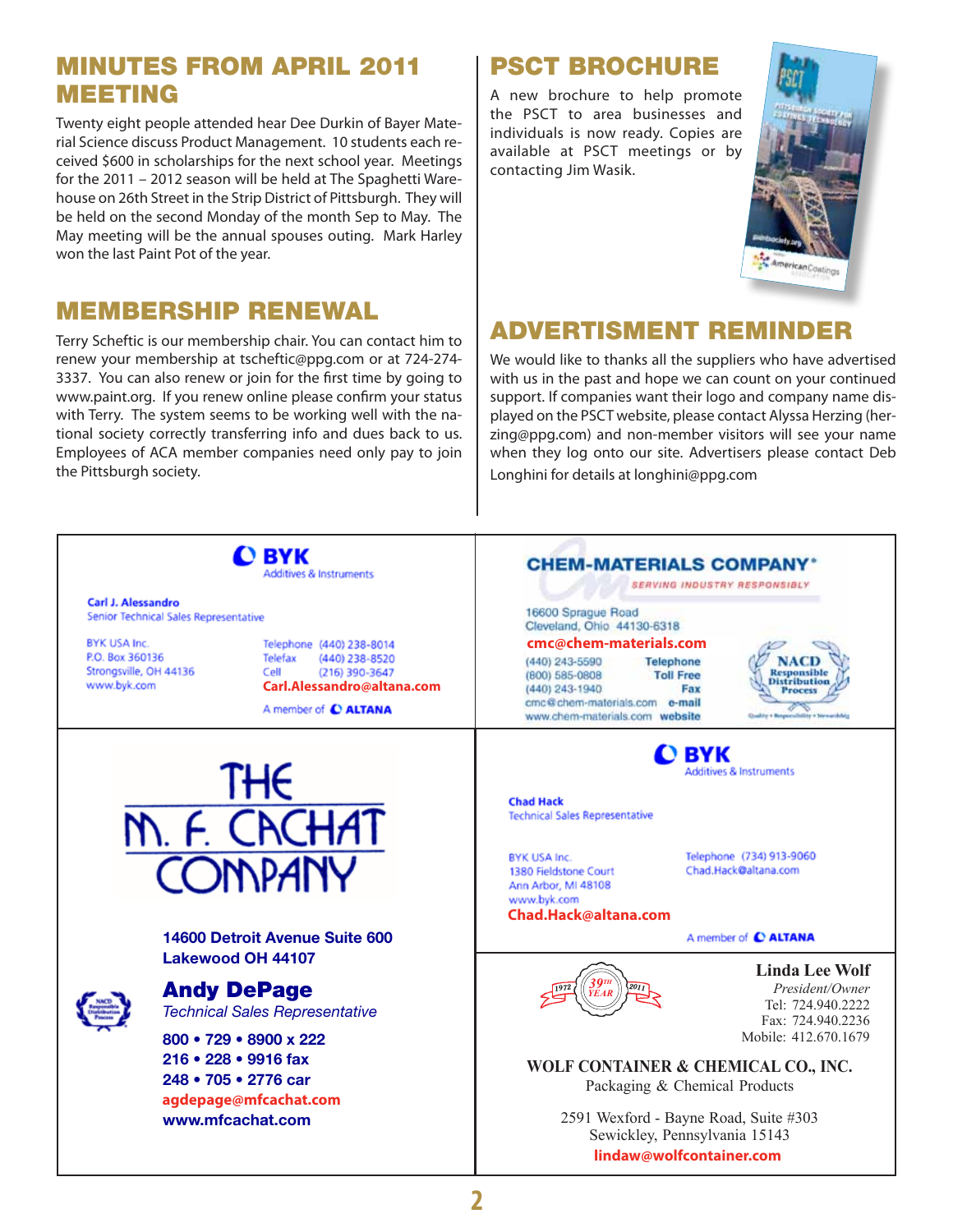### PSCT Officers for 2011-2012

President Timothy Knell Shore Corporation 2917 Spruce Way Pittsburgh PA 15201-1508 412-471-3330 tknell@shorecorporation.com

Vice President Gary Balint Lanxess Corp. 8 Morgan Road Burgettstown PA 15021 412-809-4735 gary.balint@lanxess.com

#### Treasurer

Debra M. Longhini PPG Industries, Inc. One PPG Place Pittsburgh, PA 15272 412.434.2236 longhini@ppg.com

Director at Large Peter Chakos Neville Chemical Co. 2800 Neville Road Pittsburgh PA 15225 412-777-4244 pchakos@nevchem.com

**Secretary** Karen Hollertz PPG Industries, Inc. 151 Colfax Street Springdale PA 15144 724-274-3353 hollertz@ppg.com

Representative to ACA Society Liaison Committee (Term expires June 2011) James A. Wasik PPG Industries, Inc. 151 Colfax Street Springdale PA 15144 724-274-3307 wasik@ppg.com

Past President Abdullah Ekin Bayer Material Science 100 Bayer Road Pittsburgh PA 15205-9741 412-777-2703 abdullah.ekin@bayerbms.com

Membership Terry Scheftic PPG Industries, Inc. 151 Colfax Street Springdale PA 15144 724-274-3337 tscheftic@ppg.com

Education and Scholarship Mark Harley 530 6th Street Oakmont PA 15139 412-828-2568

Bylaws Raymond Stewart Bayer MaterialScience LLC 100 Bayer Road, Bldg. 8 Pittsburgh, PA 15205 raymond.stewart@bayerbms.com

.